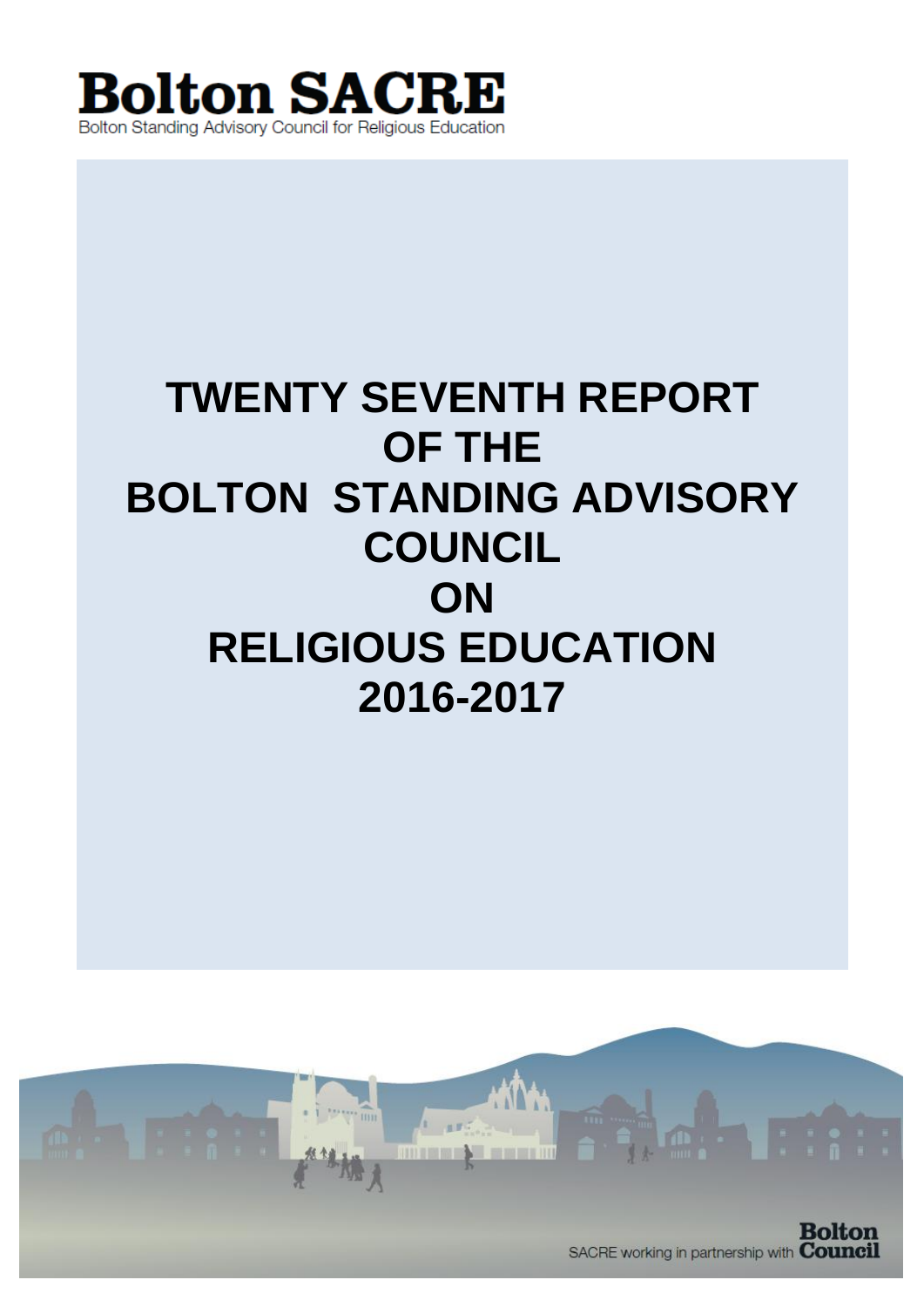#### **Introduction**

I am so pleased to report that the focus of work through SACRE this year has centred around KS3. The launch of the revised syllabus for KS3 and really supportive CPD to go alongside should continue to ensure high quality provision for pupils in Bolton.

Our particular thanks go to staff from Turton High School who have played a really full part in the development of the materials

It has been challenging time for SACRE as increased workloads and time pressures for SACRE members has meant that aspects of our work have not been driven forward as they should. However, we are looking forward to a purposeful and action packed time in the academic year 2017-2018.

Georgina Ryding (SACRE Member)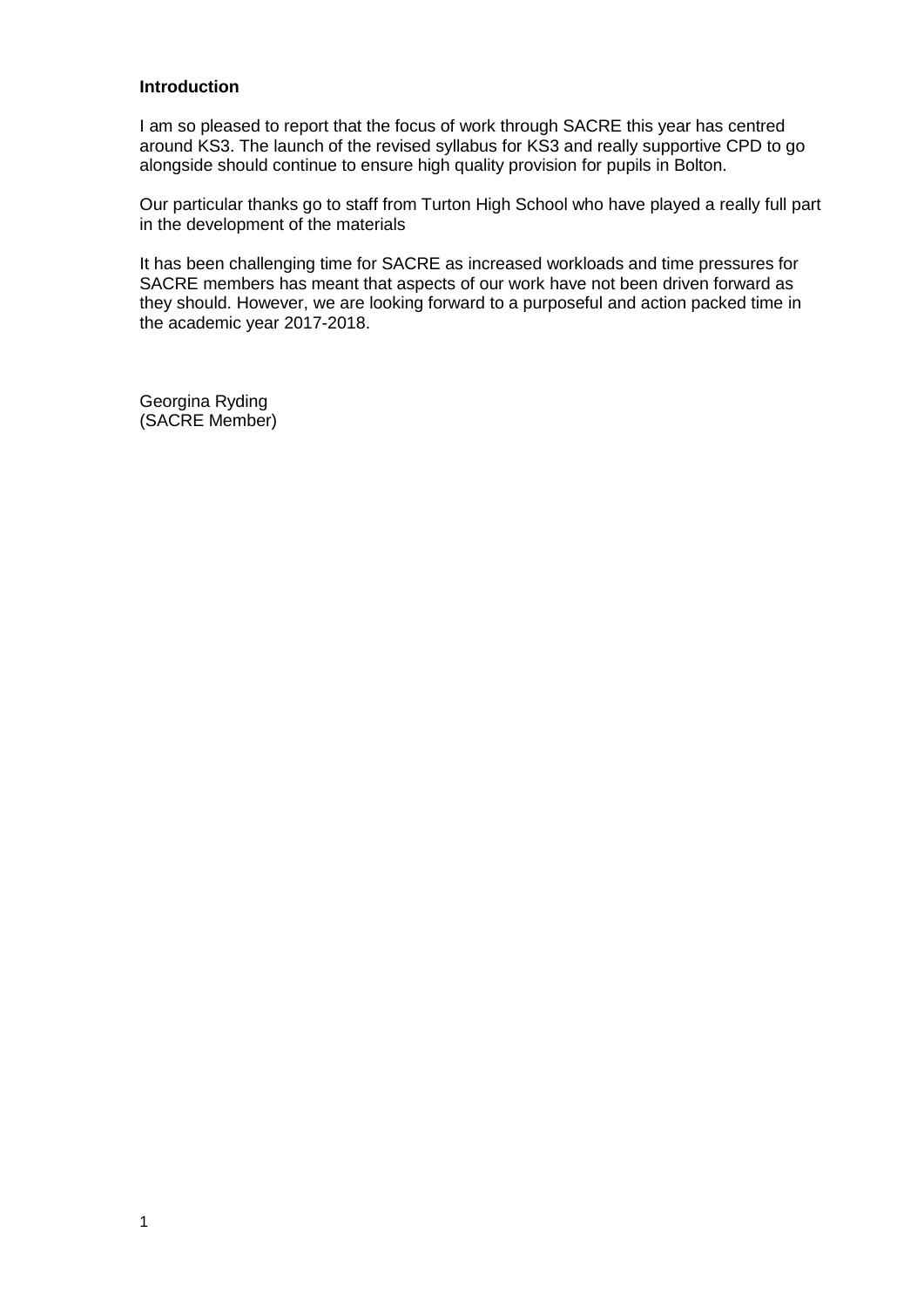## **1. The constitution and current membership of SACRE 2016-2017**

| Committee A:                                                                                                                          | Christian and other religious denominations (13 members)                                                                                                                 |             |
|---------------------------------------------------------------------------------------------------------------------------------------|--------------------------------------------------------------------------------------------------------------------------------------------------------------------------|-------------|
| Mr P Agravat<br>Mr M Mistry<br>Mr S Akuji<br>Mr F Ali<br>Mrs H Lewis<br>Father P Malone<br>Mrs S Wright<br>Ms H Browne<br>Mrs M Marks | (Hindu)<br>(Hindu)<br>(Muslim)<br>(Muslim)<br>(Jewish)<br>(Free Church - Baptist)<br>(Free Church - Methodist)<br>(Free Church - Salvation Army)<br>(Society of Friends) |             |
| Committee B:                                                                                                                          | The Church of England (4 members)                                                                                                                                        |             |
| Mrs A Hart<br>Mrs G Ryding<br>Rev M Short                                                                                             |                                                                                                                                                                          |             |
| Committee C:                                                                                                                          | <b>Teacher Associations</b>                                                                                                                                              | (8 members) |
| Mr P Bottomley<br>Mrs N Moore<br>Ms S English<br>Mrs J Pilling                                                                        | (ATL)<br>(NASUWT)<br>(NUT)<br>(NAHT)                                                                                                                                     |             |
| Committee D:                                                                                                                          | Local Education Authority                                                                                                                                                | (5 members) |
| Cllr L Byrne<br>Cllr K McKeon<br>Cllr S Pickup<br>Cllr J Walsh<br><b>Cllr Mrs AM Watters</b>                                          |                                                                                                                                                                          |             |

Clerk to SACRE: Marie Foley, Governance Training Officer

Terms of Reference and 'A Guide for SACRE' members are reviewed each year and copies provided for all members. In addition, new members are provided with a copy of 'Effective SACREs' produced by NASACRE (National Association of SACREs). These documents are designed to support members in their duties. The NASACRE website also provides up to date information and guidance for SACRE members.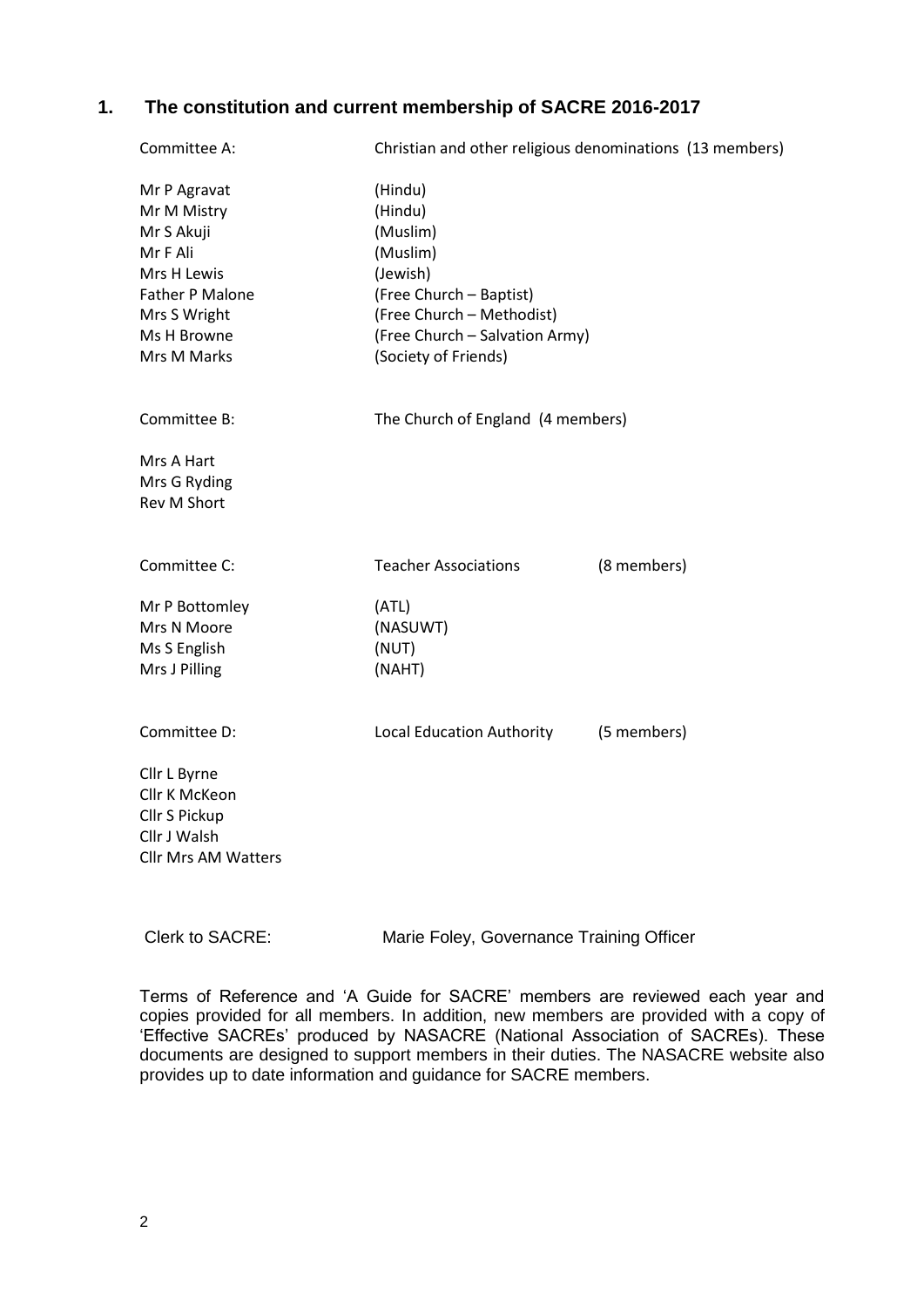## **2. Locally Agreed Syllabus**

- 2.1 The Bolton Syllabus completed it's last review of Foundation Stage, Key Stage One and Key Stage 2 ready for the start of the Autumn term 2014. At that time additional support materials were added to the existing syllabus. To that end the next syllabus review needs to be completed by Autumn 2019. Work will need to start in the academic year prior to this. The Key Stage 3 part of the syllabus was reviewed Autumn 2016. To ensure that SACRE continues to meet its statutory requirement the
- 2.2 SACRE have been able to offer some high quality professional development to staff teaching RE at Key Stage Three. This has taken the form of three twilight sessions led by Kate Christopher from RE today. Around 14 staff have attended the sessions which have covered a wide range of topics - in each case the focus has been in increasing levels of enquiry and reflection in the pupils. This CPD offer will continue in the coming year.

# **3. Standards and Quality of Provision in RE**

## **3.1 Excellence in RE**

Alongside the introduction of support materials for the syllabus, SACRE have been keen to increase capacity within the borough to support high quality teaching and learning in RE. Teachers from across the primary phase took part in the Excellence in RE programme led by Julia Diamond Conway from RE Today. Seven teachers engaged with the programme and over the year developed their own skills and knowledge, supported staff in their own schools and worked together to share really good strategies and resources. Some of these teachers made a presentation about the work they have been doing at a SACRE meeting. In the coming year plans are in place to involve them in the Annual Conference and to enable them to support schools.

# **3.2 Collective Worship**

- a) SACRE have not received any complaints about Collective Worship. No determinations have been made or reviewed. An existing determination is due for renewal in the next academic year.
- b) SACRE have become aware that it is increasingly difficult for members to visit

## **4. Statutory Responsibilities**

## **4.1 Withdrawal from RE.**

There have been no requests for advice regarding withdrawal from RE in 2016- 2017

## **4.2 Complaints about RE**

There have been no complaints made to SACRE regarding RE in 2016-2017**.**